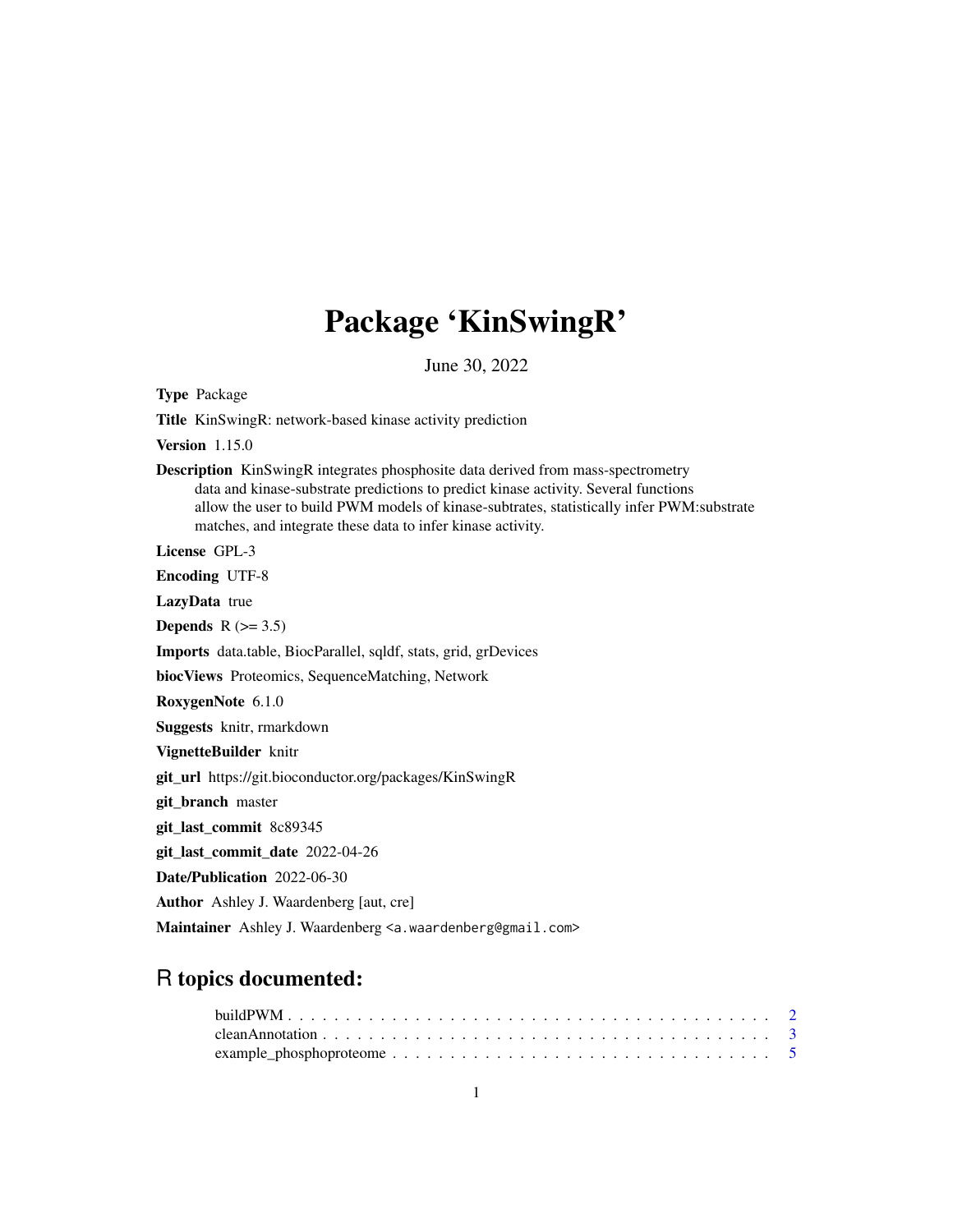#### <span id="page-1-0"></span> $2$  buildPWM

| Index |  |
|-------|--|

buildPWM *Generate Position Weight Matrices (PWMs)*

# Description

Generate Position Weight Matrices (PWMs) for a table containing centered substrate peptide sequences for a list of kinases. The output of this function is to be used for scoring PWM matches to peptides via scoreSequences()

### Usage

```
buildPWM(kinase_table = NULL, wild_card = "_", substrate_length = 15,
  substrates_n = 10, pseudo = 0.01, remove_center = FALSE,
  verbose = FALSE)
```
# Arguments

| kinase_table     | A data.frame of substrate sequences and kinase names. Format of data must be<br>as follows: column 1 - kinase/kinase family name/GeneID, column 2 - centered<br>peptide sequence. |
|------------------|-----------------------------------------------------------------------------------------------------------------------------------------------------------------------------------|
| wild_card        | Letter to describe sequences that are outside of the protein after centering on the<br>phosphosite (e.g __MERSTRELCLNF). Default: "_".                                            |
| substrate_length |                                                                                                                                                                                   |
|                  | Full length of substrate sequence (default is 15). Will be trimmed automatically<br>or report error if sequences in kinase_table are not long enough.                             |
| substrates n     | Number of sequences used to build a PWM model. Low sequence counts will<br>produce poor representative PWM models. Default: "10"                                                  |
| pseudo           | Small number to add to values for PWM log transformation to prevent log trans-<br>formation of zero. Default $= 0.01$                                                             |
| remove_center    | Remove all peptide sequences with the central amino acid matching a character<br>$(e.g. "y")$ . Default = FALSE                                                                   |
| verbose          | Print progress to screen. Default=FALSE                                                                                                                                           |

#### Value

Output is a list containing two tables, "pwm" and "kinase". To access PWMs: pwms\$pwm and Table of Kinase and sequence counts: pwms\$kinase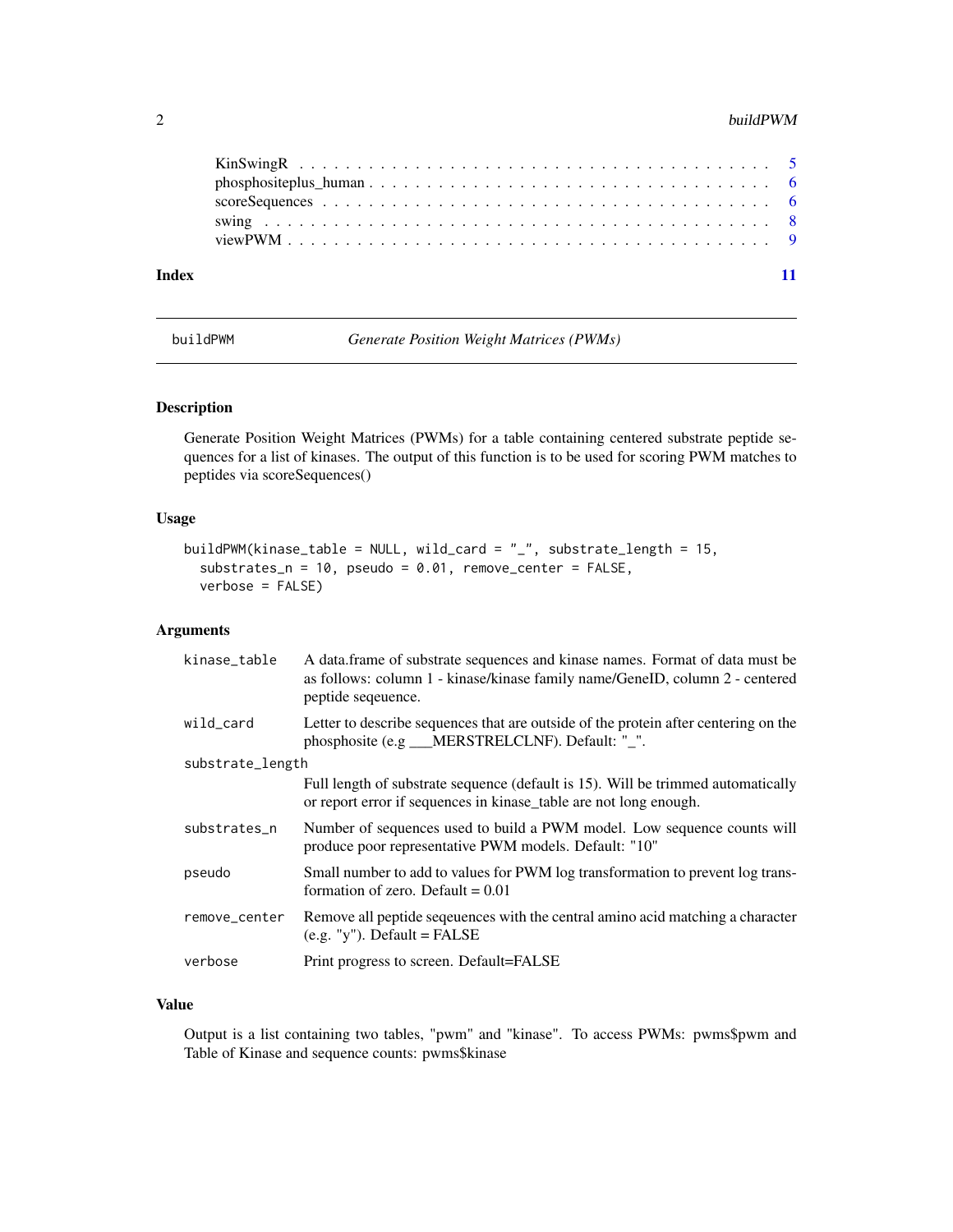# <span id="page-2-0"></span>cleanAnnotation 3

#### Examples

```
## Build PWM models from phosphositeplus data with default of minimum
## of 10 substrate sequences for building a PWM model.
data(phosphositeplus_human)
##randomly sample 1000 substrates for demonstration.
set.seed(1)
sample_pwm <- phosphositeplus_human[sample(nrow(phosphositeplus_human),
1000),]
pwms <- buildPWM(sample_pwm)
## Data frame of models built and number of sequences used to build each
## PWM model:
head(pwms$kinase)
```
cleanAnnotation *Function for extracting peptide sequences from multimapped or complex annotated data*

#### **Description**

This function extracts unique peptide:annotation combinations from complex annotated data and formats for further analysis using KinSwingR. For instance, example input annotation may be: "A0A096MIX2|Ddx17|494|RSRYRTTSSANNPN". This function will extract the peptide sequence into a second column and associate it all annotations. See vignette for more details.

#### Usage

```
cleanAnnotation(input_data = NULL, annotation_delimiter = "|",
 multi_protein_delimiter = ":", multi_site_delimiter = ";",
  seq_number = 4, replace = FALSE, replace\_search = "X",replace\_with = "__", verbose = FALSE)
```
# Arguments

| A data frame of phosphopeptide data. Must contain 4 columns and the following  |
|--------------------------------------------------------------------------------|
| format must be adhered to. Column 1 - Annotation, Column 2 - centered peptide  |
| sequence, Column $3$ - Fold Change [-ve to +ve], Column $4$ - p-value [0-1].   |
| This will extract the peptide sequences from Column1 and replace all values in |
| Column2 to be used in scoreSequences(). Where peptide sequences have not       |
| been extracted from the annotation, leave Column2 as NA's.                     |
| annotation_delimiter                                                           |
| The character used to delimit annotations. Default=" "                         |
| multi_protein_delimiter                                                        |
| The character used to delimit multi-protein assignments. Default=":". E.g.     |
| Ddx17:Ddx2                                                                     |
|                                                                                |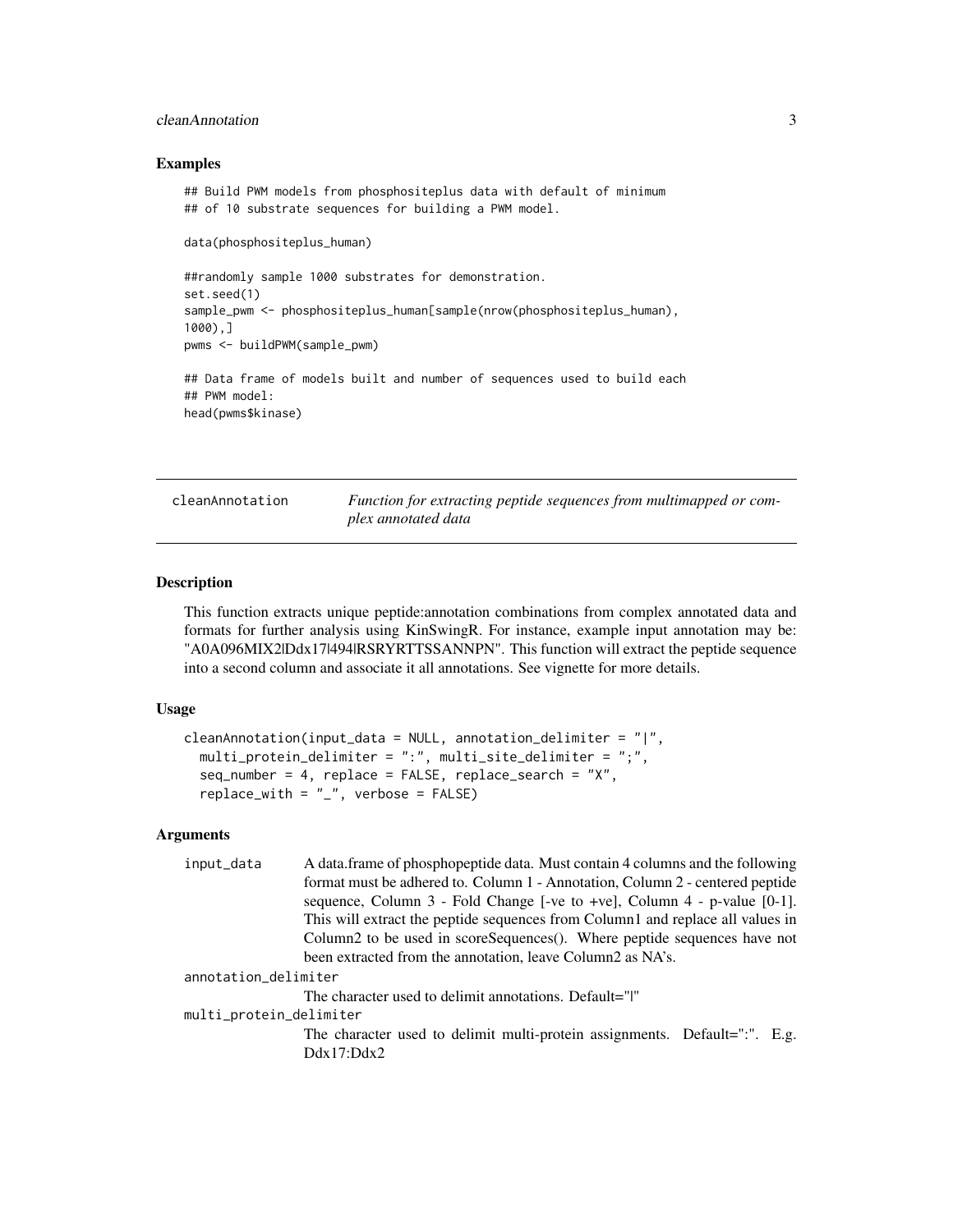| multi_site_delimiter |                                                                                                                                                                                                                                                                               |
|----------------------|-------------------------------------------------------------------------------------------------------------------------------------------------------------------------------------------------------------------------------------------------------------------------------|
|                      | The character used to delimit multi-site assignments. Default=";". E.g. 494;492                                                                                                                                                                                               |
| seg_number           | The annotation frame that contains the sequence after delimitation. E.g. The se-<br>quence "RSRYRTTSSANNPN" is contained in the 4th annotation frame of the<br>following annotation: "A0A096MIX2lDdx17l494lRSRYRTTSSANNPN" and<br>would therefore set seq_number=4. Default=4 |
| replace              | Replace a letter that describes sequences outside of the protein after centering<br>on the phosphosite (e.g X in XXXMERSTRELCLNF). Use in combination with<br>replace_search and replace_with to replace amino acids. Options are "TRUE"<br>or "FALSE". Default="FALSE".      |
|                      | replace_search Amino Acid to search for when replacing sequences. Default="X"                                                                                                                                                                                                 |
| replace_with         | Amino Acid to replace with when replacing sequences. Default="_"                                                                                                                                                                                                              |
| verbose              | Print progress to screen. Default=FALSE                                                                                                                                                                                                                                       |

#### Value

A data.table with the peptides extracted from the annotation column

## Extract peptide sequences from annotation data:

#### Examples

```
data(example_phosphoproteome)
## A0A096MJ61|NA|89|PRRVRNLSAVLAART
## The following will extract all the uniquely annotated peptide
## sequences from the "annotation" column and place these in the
## "peptide" column. Where multi-mapped peptide sequences are input,
## these are placed on a new line.
##
## Here, sequences with a "X" and also replaced with a "_". This is ensure
## that PWMs are built correctly.
## Sample data for demonstration:
sample_data <- head(example_phosphoproteome)
annotated_data <- cleanAnnotation(input_data = sample_data,
                                   annotation_delimiter = "|",
                                   multi_protein_delimiter = ":",
                                   multi_site_delimiter = ";",
                                   seq_number = 4,
                                   replace = TRUE,
                                   replace_search = "X",
                                   replace_with = "_")
```
## Return the annotated data with extracted peptides: head(annotated\_data)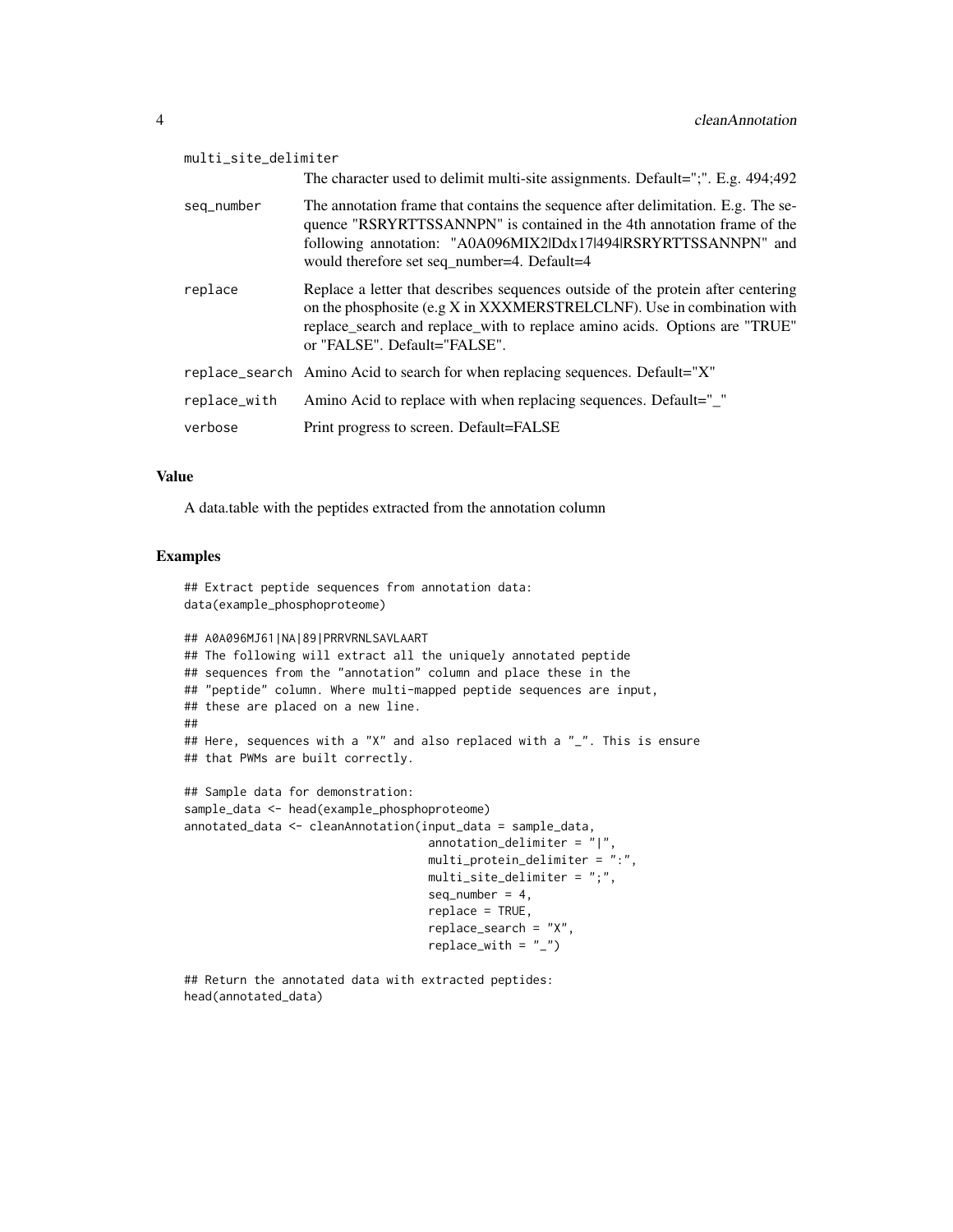<span id="page-4-0"></span>example\_phosphoproteome

*Example phosphoproteome.*

# Description

A dataset containing annotated subtrate sequences derived from XXX. See original publication for more details: Engholm-Keller & Waardenberg AJ et al.

#### Usage

example\_phosphoproteome

#### Format

A data frame with 6215 rows and 4 variables:

annotation Annotation of phosphorylated peptides

peptide blank - peptides need to be extracted from annotation

fc Fold Change (log2)

pval P-value for fold-change.

KinSwingR *KinSwingR: A package for predicting kinase activity*

#### Description

This package provides functionality for kinase-subtrate prediction, and integration with phosphopeptide fold change and signficance to assess the local connectivity (swing) of kinase-substrate networks. The final output of KinSwingR is a score that is normalised and weighted for prediction of kinase activity.

#### Details

Contact a.waardenberg@gmail.com for questions relating to functionality.

# buildPWM function

Builds PWMs for kinases from a table of kinases and known substrate sequences.

# scoreSequences function

Score kinase PWMs matches against a set of peptide seqeuences.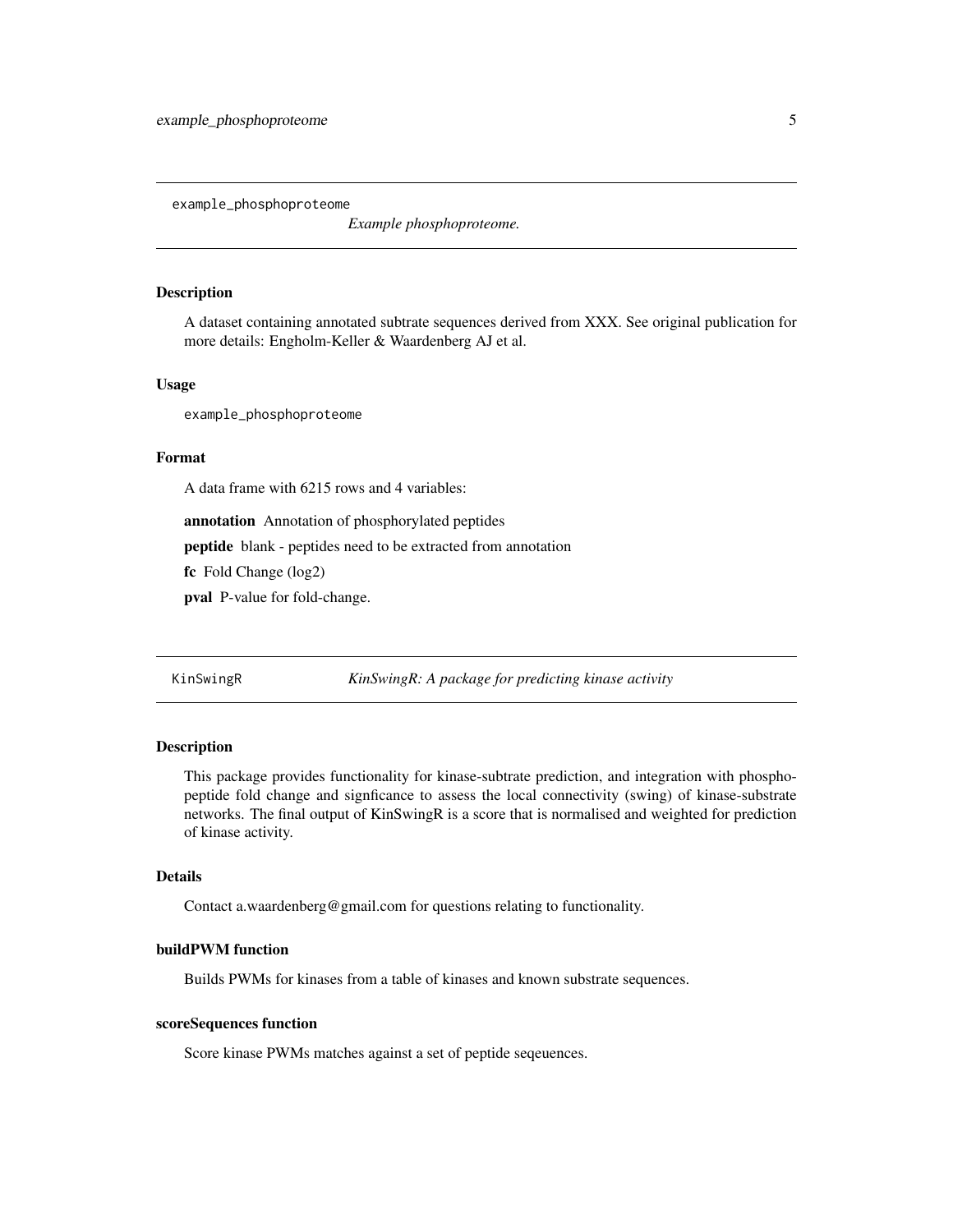#### <span id="page-5-0"></span>swing function

Integrates kinase PWMs matches against peptide seqeuences and directionality as well as significance of peptides for prediction of kinase activity.

#### cleanAnnotation function

Function for extracting peptides from multimapped data

phosphositeplus\_human *Human kinase-substrates derived from PhosphositePlus.*

#### Description

A dataset containing human kinases and subtrate sequences. See original publication for more details: Hornbeck et al. Nucleic Acids Res. 40:D261-70, 2012

#### Usage

phosphositeplus\_human

# Format

A data frame with 11985 rows and 2 variables:

kinase human kinase gene symbol

substrate centered substrate sequence for kinase

#### Source

<https://www.phosphosite.org/>

scoreSequences *Score substrate sequences for matches to kinase Position Weight Matrices (PWMs)*

#### **Description**

Scores each input sequence for a match against all PWMs provided from buildPWM() and generates p-values for scores. The output of this function is to be used for building the swing metric, the predicted activity of kinases.

#### Usage

```
scoreSequences(input_data = NULL, pwm_in = NULL,
 background = "random", n = 1000, force_trim = FALSE,
 verbose = FALSE)
```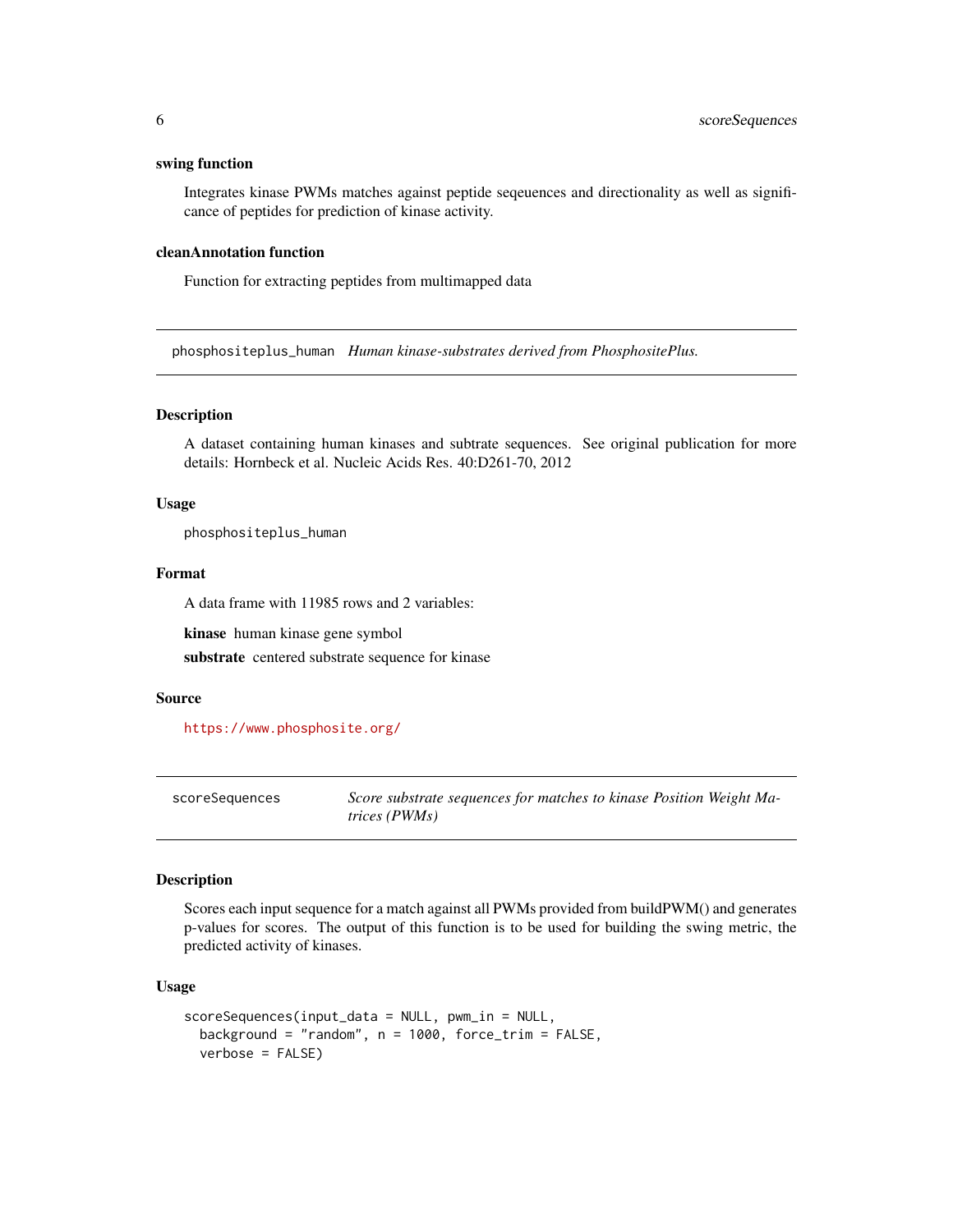# scoreSequences 7

#### **Arguments**

| input_data | A data.frame of phoshopeptide data. Must contain 4 columns and the following<br>format must be adhered to. Column 1 - Annotation, Column 2 - centered peptide<br>sequence, Column 3 - Fold Change [-ve to +ve], Column 4 - p-value [0-1]                                                                                                              |
|------------|-------------------------------------------------------------------------------------------------------------------------------------------------------------------------------------------------------------------------------------------------------------------------------------------------------------------------------------------------------|
| pwm_in     | List of PWMs created using buildPWM()                                                                                                                                                                                                                                                                                                                 |
| background | Option to provide a data.frame of peptides to use as background. If providing a<br>background as a table, this must contain two columns; Column 1 - Annotation,<br>Column 2 - centered peptide sequence. These must be centered. OR gener-<br>ate a random background for PWM scoring from the input list - background =<br>random. Default: "random" |
| n          | Number of permutations to perform for generating background. Default: "1000"                                                                                                                                                                                                                                                                          |
| force trim | This function will detect if a peptide sequence is of different length to the PWM<br>models generated (provided in pwm_in) and trim the input sequences to the<br>same length as the PWM models. If a background is provided, this will also be<br>trimmed to the same width as the PWM models. Options are: "TRUE, FALSE".<br>$Default = FALSE$      |
| verbose    | Turn verbosity on/off. To turn on, verbose=TRUE. Options are: "TRUE, FALSE".<br>$Default = FALSE$                                                                                                                                                                                                                                                     |

# Value

A list with 3 elements: 1) PWM-substrate scores: substrate\_scores\$peptide\_scores, 2) PWMsubstrate p-values: substrate\_scores\$peptide\_p 3) Background used for reproducibility: substrate\_scores\$background 4) input\_data is returned in the case that it was trimmed.

# Examples

```
## import data
data(example_phosphoproteome)
data(phosphositeplus_human)
## clean up the annotations
## sample 100 data points for demonstration
sample_data <- head(example_phosphoproteome, 100)
annotated_data <- cleanAnnotation(input_data = sample_data)
## build the PWM models:
set.seed(1234)
sample_pwm <- phosphositeplus_human[sample(nrow(phosphositeplus_human),
1000),]
pwms <- buildPWM(sample_pwm)
## score the PWM - substrate matches
## Using a "random" background, to calculate the p-value of the matches
## Using n=10 for demonstration
## set.seed for reproducibility
set.seed(1234)
substrate_scores <- scoreSequences(input_data = annotated_data,
                                   pwm_in = pwms,
```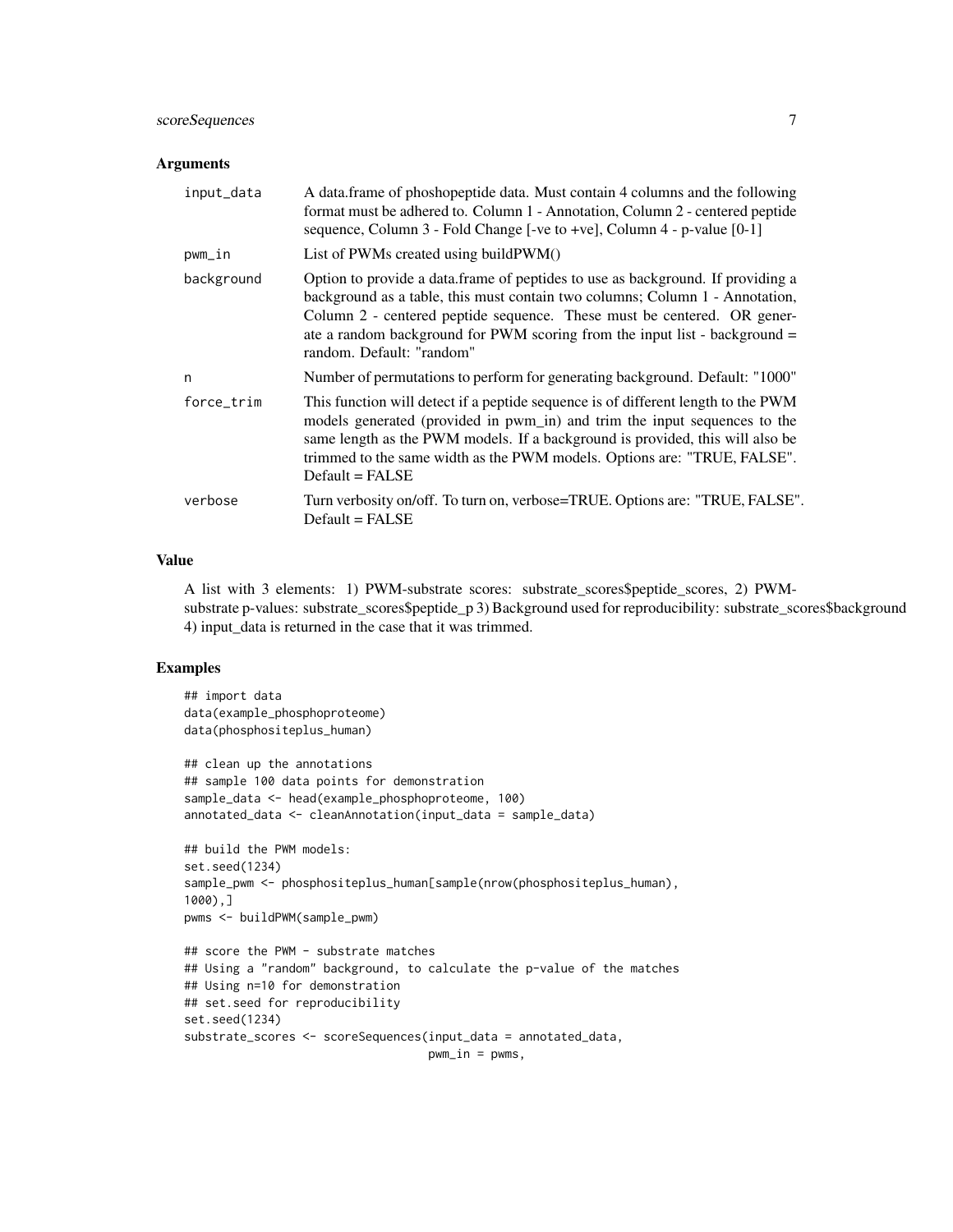<span id="page-7-0"></span>8 swing to the contract of the contract of the contract of the contract of the contract of the contract of the contract of the contract of the contract of the contract of the contract of the contract of the contract of the

```
background = "random",
n = 10
```
swing *Swing statistic*

# **Description**

This function integrates the kinase-substrate predictions, directionality of phosphopeptide fold change and signficance to assess local connectivity (swing) of kinase-substrate networks. The final score is a normalised and weighted score of predicted kinase activity. If permutations are selected, network node:edges are permutated. P-values will be calculated for both ends of the distribution of swing scores (positive and negative swing scores).

# Usage

```
swing(input_data = NULL, pwm_in = NULL, pwm_scores = NULL,
 pseudo_count = 1, p_{cut\_pwm} = 0.05, p_{cut\_fc} = 0.05,
 permutations = 1000, return_network = FALSE, verbose = FALSE)
```
# Arguments

| input_data     | A data.frame of phoshopeptide data. Must contain 4 columns and the following<br>format must be adhered to. Column 1 - Annotation, Column 2 - centered peptide<br>sequence, Column 3 - Fold Change [-ve to +ve], Column 4 - p-value [0-1]. This<br>must be the same dataframe used in scoreSequences() |
|----------------|-------------------------------------------------------------------------------------------------------------------------------------------------------------------------------------------------------------------------------------------------------------------------------------------------------|
| pwm_in         | List of PWMs created using buildPWM()                                                                                                                                                                                                                                                                 |
| pwm_scores     | List of PWM-substrate scores created using scoreSequences()                                                                                                                                                                                                                                           |
| pseudo_count   | Pseudo-count acts at two levels. 1) It adds a small number to the counts to avoid<br>zero divisions, which also 2) avoids log-zero transformations. Note that this<br>means that pos, neg and all values in the output table include the addition of the<br>pseudo-count. Default: "1"                |
| p_cut_pwm      | Significance level for determining a significant kinase-substrate enrichment. De-<br>fault: "0.05"                                                                                                                                                                                                    |
| p_cut_fc       | Significance level for determining a significant level of Fold-change in the phos-<br>phoproteomics data. Default: "0.05"                                                                                                                                                                             |
| permutations   | Number of permutations to perform. This will shuffle the kinase-subtrate edges<br>of the network n times. To not perform permutations and only generate the<br>scores, set permutations=1 or permutations=FALSE. Default: "1000"                                                                      |
| return_network | Option to return an interaction network for visualising in cystoscape. Default =<br><b>FALSE</b>                                                                                                                                                                                                      |
| verbose        | Turn verbosity on/off. To turn on, verbose=TRUE. Options are: "TRUE, FALSE".<br>Default=FALSE                                                                                                                                                                                                         |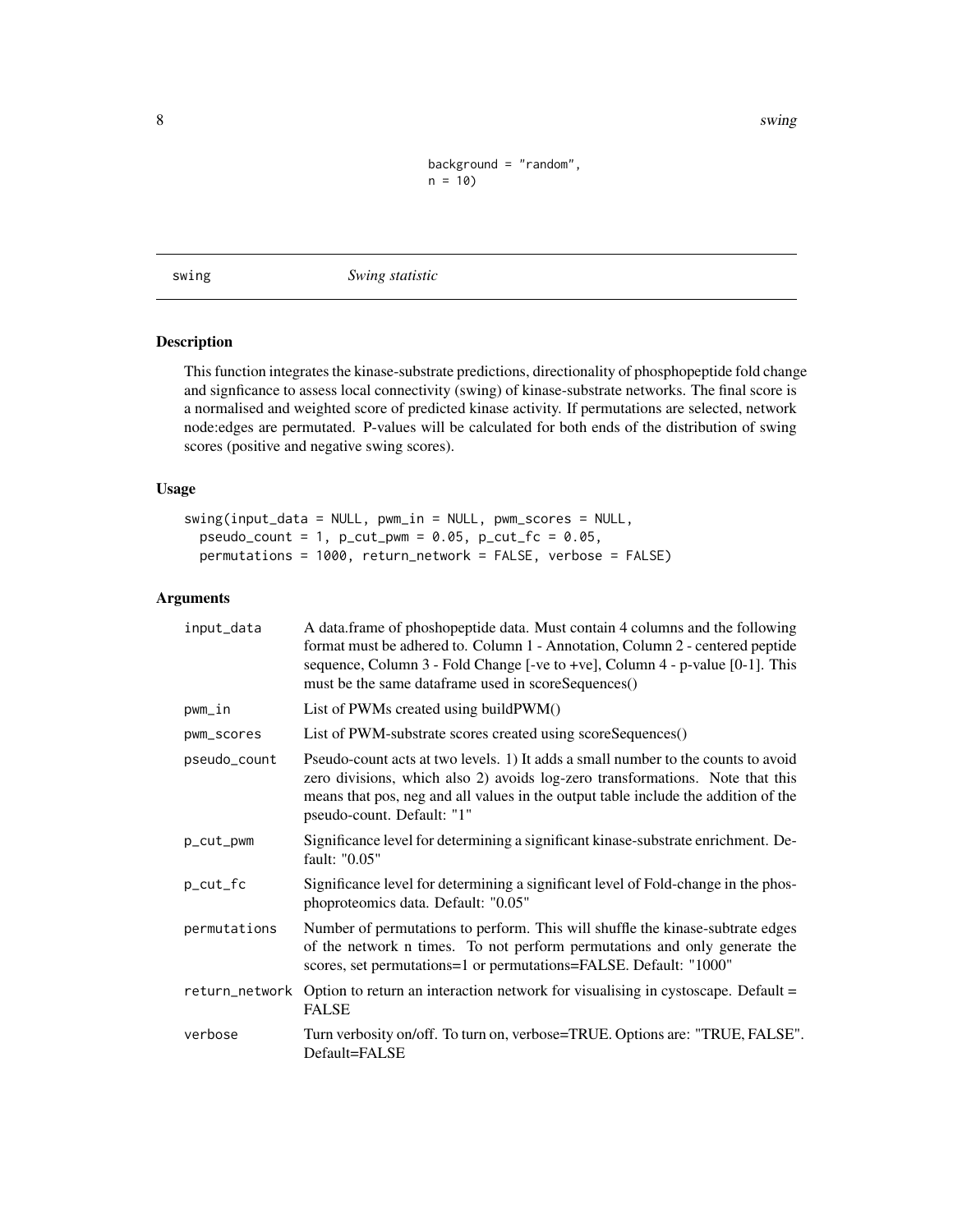#### <span id="page-8-0"></span>viewPWM 9

# Value

A data.table of swing scores

# Examples

```
## import data
data(example_phosphoproteome)
data(phosphositeplus_human)
## clean up the annotations
## sample 100 data points for demonstration
sample_data <- head(example_phosphoproteome, 100)
annotated_data <- cleanAnnotation(input_data = sample_data)
## build the PWM models:
set.seed(1234)
sample_pwm <- phosphositeplus_human[sample(nrow(phosphositeplus_human),
1000),]
pwms <- buildPWM(sample_pwm)
## score the PWM - substrate matches
## Using a "random" background, to calculate the p-value of the matches
## Using n = 100 for demonstration
## set.seed for reproducibility
set.seed(1234)
substrate_scores <- scoreSequences(input_data = annotated_data,
                                   pwm_in = pwms,
                                   background = "random",
                                   n = 100## Use substrate_scores and annotated_data data to predict kinase activity.
## This will permute the network node and edges 10 times for demonstration.
## set.seed for reproducibility
set.seed(1234)
swing_output <- swing(input_data = annotated_data,
                      pwm_in = pwms,
                      pwm_scores = substrate_scores,
                      permutations = 10)
```
viewPWM *View motif*

#### **Description**

View information content for each position of the PWM. Information content is modelled using Shannon's Entropy Model. The maximum information content is therefore  $log(2(n))$ , where n is the number of amino acids. Colors of Amino Acids are in accordance with the Lesk scheme.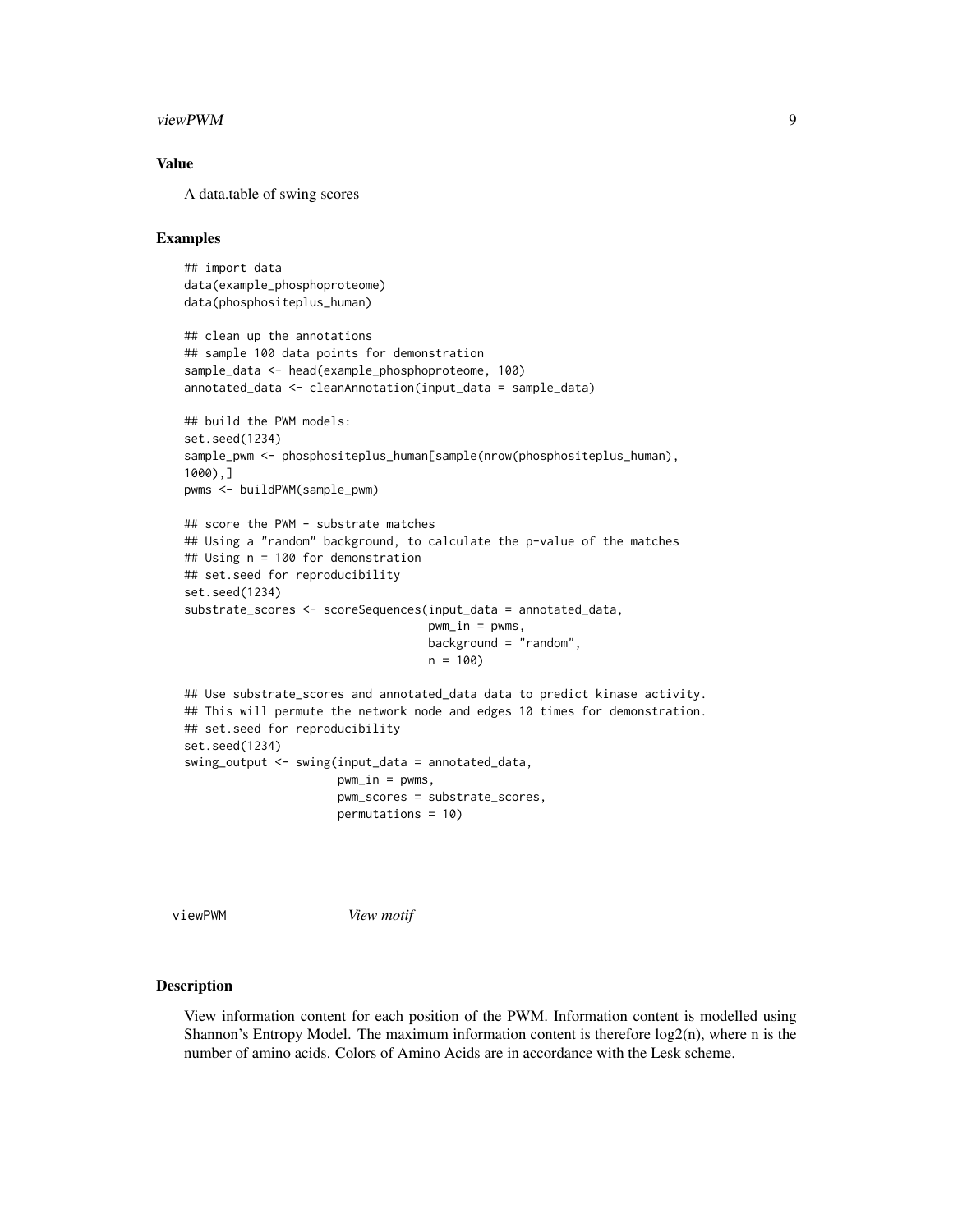#### Usage

```
viewPWM(pwm_in = NULL, which_pwm = NULL, fontsize = 10,view_pwm = FALSE, pseudo = 0.01, convert_PWM = FALSE,
  color_scheme = "shapely", correction_factor = NULL)
```
#### Arguments

| pwm_in            | View a PWM provided using the build PWM. Default $=$ NULL                                                                                                                                             |
|-------------------|-------------------------------------------------------------------------------------------------------------------------------------------------------------------------------------------------------|
| which_pwm         | If pwms are input (outputs of build PWM), a kinase name must match a name in<br>pwms\$kinase\$kinase list of names. Default = NULL                                                                    |
| fontsize          | Font size to use on x and y axis. Default = $10$                                                                                                                                                      |
| view_pwm          | View the PWM. Default = FALSE                                                                                                                                                                         |
| pseudo            | Small amount added to the PWM model, where zero's exist, to avoid log zero.<br>Default = $0.01$                                                                                                       |
| convert_PWM       | pwm_in is a matrix of counts at position. TRUE will convert this matrix to a<br>$PWM$ . Default = FALSE                                                                                               |
| color_scheme      | Which color scheme to use for Amino Acid Groups. Options are "lesk" or<br>"shapely". Default = "shapely"                                                                                              |
| correction_factor |                                                                                                                                                                                                       |
|                   | Number of sequences used to infer the PWM. This can be used where a small<br>number of sequences were used to build the model and included as $E_n$ in the<br>Shannon's Entropy Model. Default = NULL |

#### Value

Visualisation of a motif, scaled on bits and two tables. 1) pwm: corresponding to the PWM from pwm and 2) pwm\_bits: corresponding to the conversion to bits.

# Examples

```
## Build PWM models from phosphositeplus data with default of minimum
## of 10 substrate sequences for building a PWM model.
data(phosphositeplus_human)
##randomly sample 1000 substrates for demonstration.
set.seed(1)
sample_pwm <- phosphositeplus_human[sample(nrow(phosphositeplus_human),
1000),]
pwms <- buildPWM(sample_pwm)
## Data frame of models built and number of sequences used to build each
## PWM model:
head(pwms$kinase)
## Will not visualise the motif
CAMK2A_motif <- viewPWM(pwm_in = pwms,
                        which_pwm = "CAMK2A",
                        view_pwm = FALSE)
# Use view_pwm = TRUE to view the motif
```